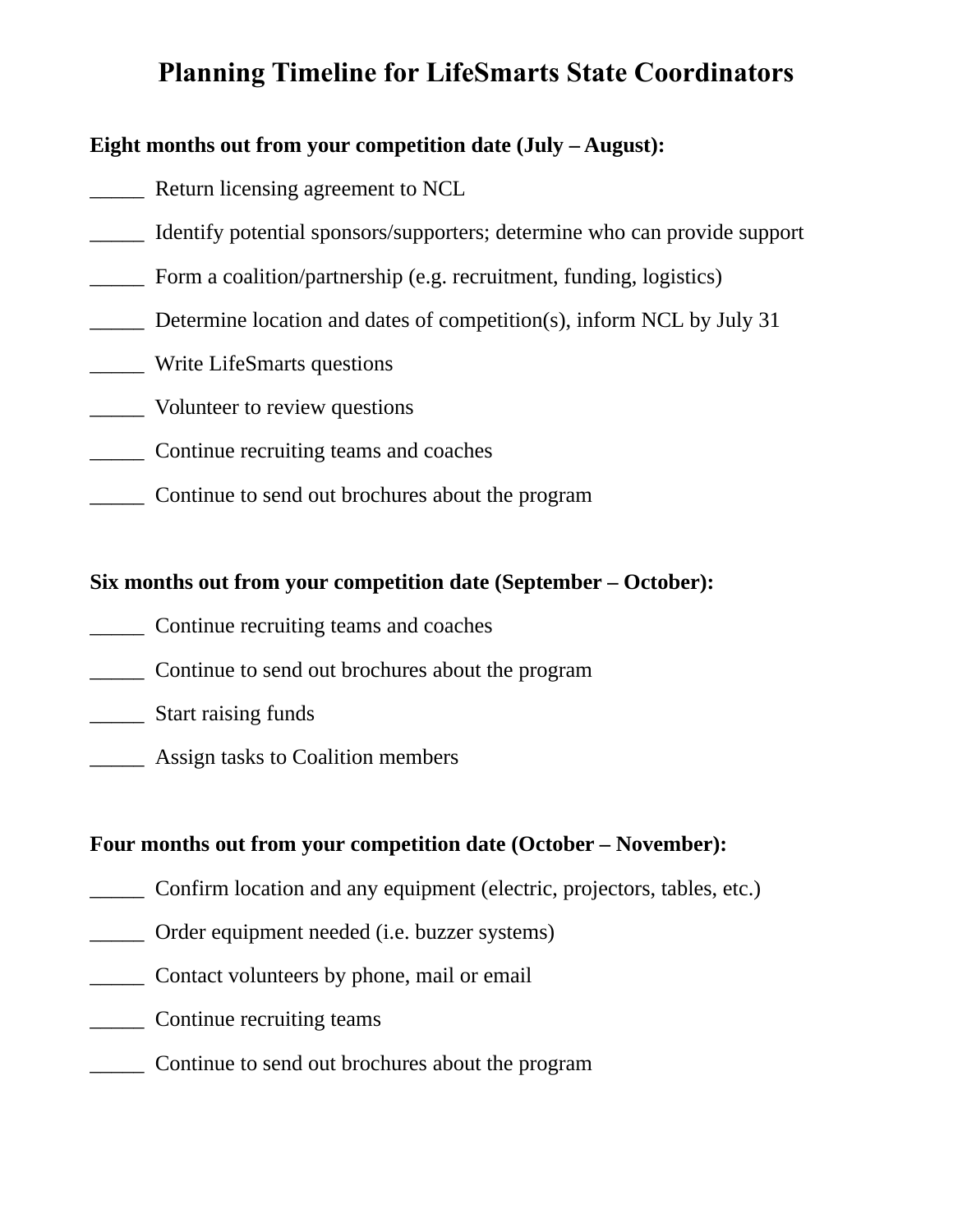# **Planning Timeline for LifeSmarts State Coordinators Two months out from your competition date (December – January):**

- \_\_\_\_\_ Confirm location again
- Develop full schedule of competition day, including how lunch will be handled
- \_\_\_\_\_ Confirm volunteers by phone, mail or email
- Remind coaches of upcoming online deadline
- \_\_\_\_\_ Determine public relations efforts
- \_\_\_\_\_ Approach businesses or organizations for prizes, or order any prizes you need
- \_\_\_\_\_ Confirm buzzer system order and delivery date
	- \_\_\_\_\_ Optional: turn off ranking system on competition Web page (helpful if you are limiting number of teams per school, or other issues that may arise)

## **One month (four weeks) out from your competition date:**

\_\_\_\_\_ When online competition has closed, notify qualifying coaches of location, date, rules and procedures (provide day's schedule if possible)

- **EXECUTE:** Send press release/publicize the participating teams with appropriate media
- \_\_\_\_\_ Contact location to confirm arrangements and any equipment needed
- **EXECUTE:** Send confirmation/instruction letters to all officials
- \_\_\_\_\_ Review questions and scripts, tailor as needed
- \_\_\_\_\_ Collect prizes
- \_\_\_\_\_ Order trophies (if distributing trophies)
- Print team signs/banners (if using signs/banners)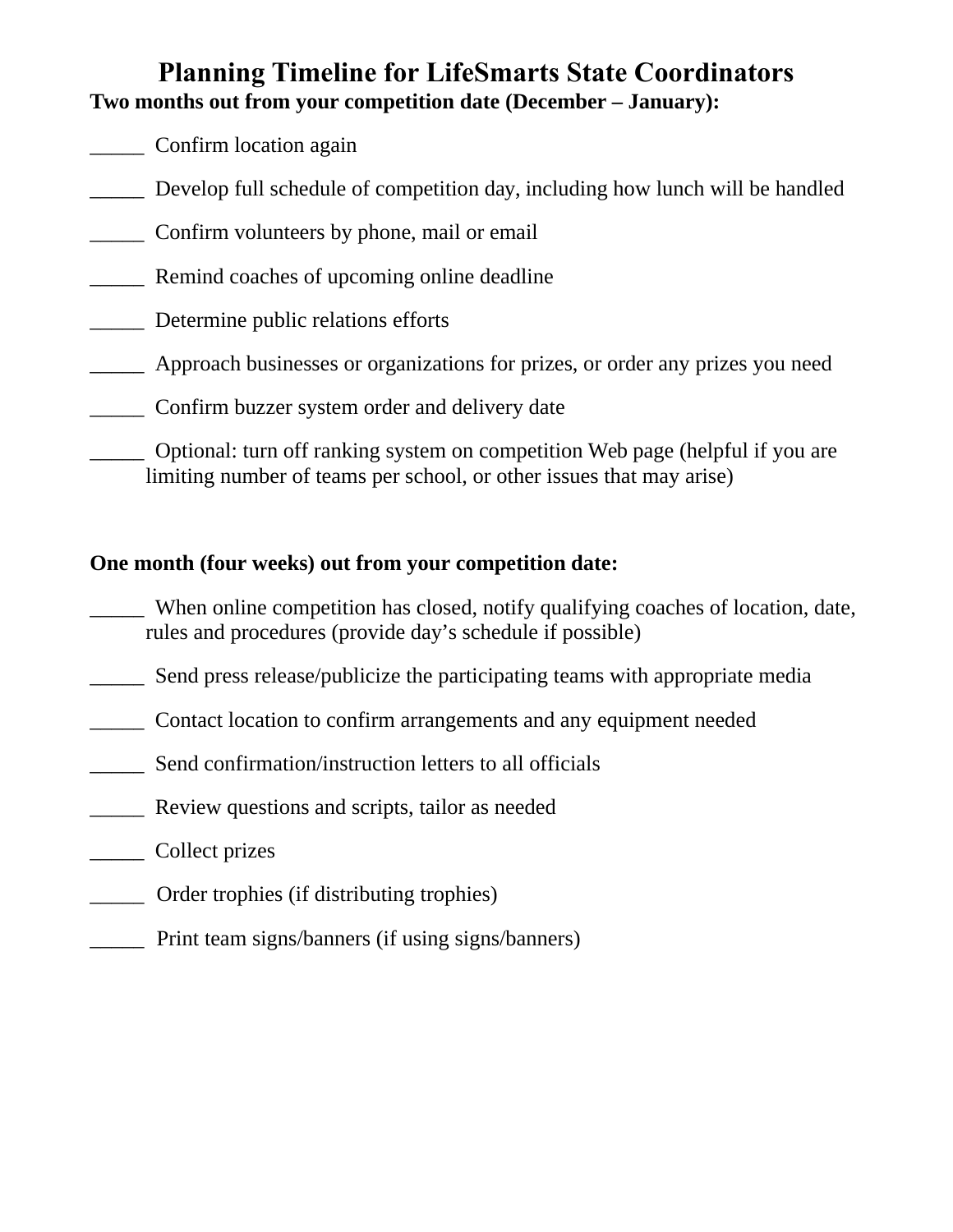# **Planning Timeline for LifeSmarts State Coordinators Two weeks out from your competition date:**

\_\_\_\_\_ Create team packets, including: map of the building/location, name badges, name tags for competition tables, a brief overview of the rules for the captains and coaches

Sign all certificates and arrange them by team (sending your electronic signature to NCL can save you lots of time)

\_\_\_\_\_ Confirm all arrangements with participants and teams

\_\_\_\_\_ Print programs

Place food order (if providing lunch/snacks)

### **One week out from your competition date:**

- **Send out media advisory**
- \_\_\_\_\_ Create media packets
- \_\_\_\_\_ Confirm all officials
- \_\_\_\_\_ Test equipment (buzzers, computer equipment)
- \_\_\_\_\_ Organize prizes
- \_\_\_\_\_ Print programs, student name cards and team name cards, if using
- Finalize competition roster and create posters (if possible)

## **Day before your competition:**

- Make follow-up media calls
- \_\_\_\_\_ Set up room(s), if possible—check lighting, audio, computers, buzzers, tables (make sure everyone, including officials, can see everything)
	- \_\_\_\_\_ Get the phone number of who to call if you have any facility or electronic problems